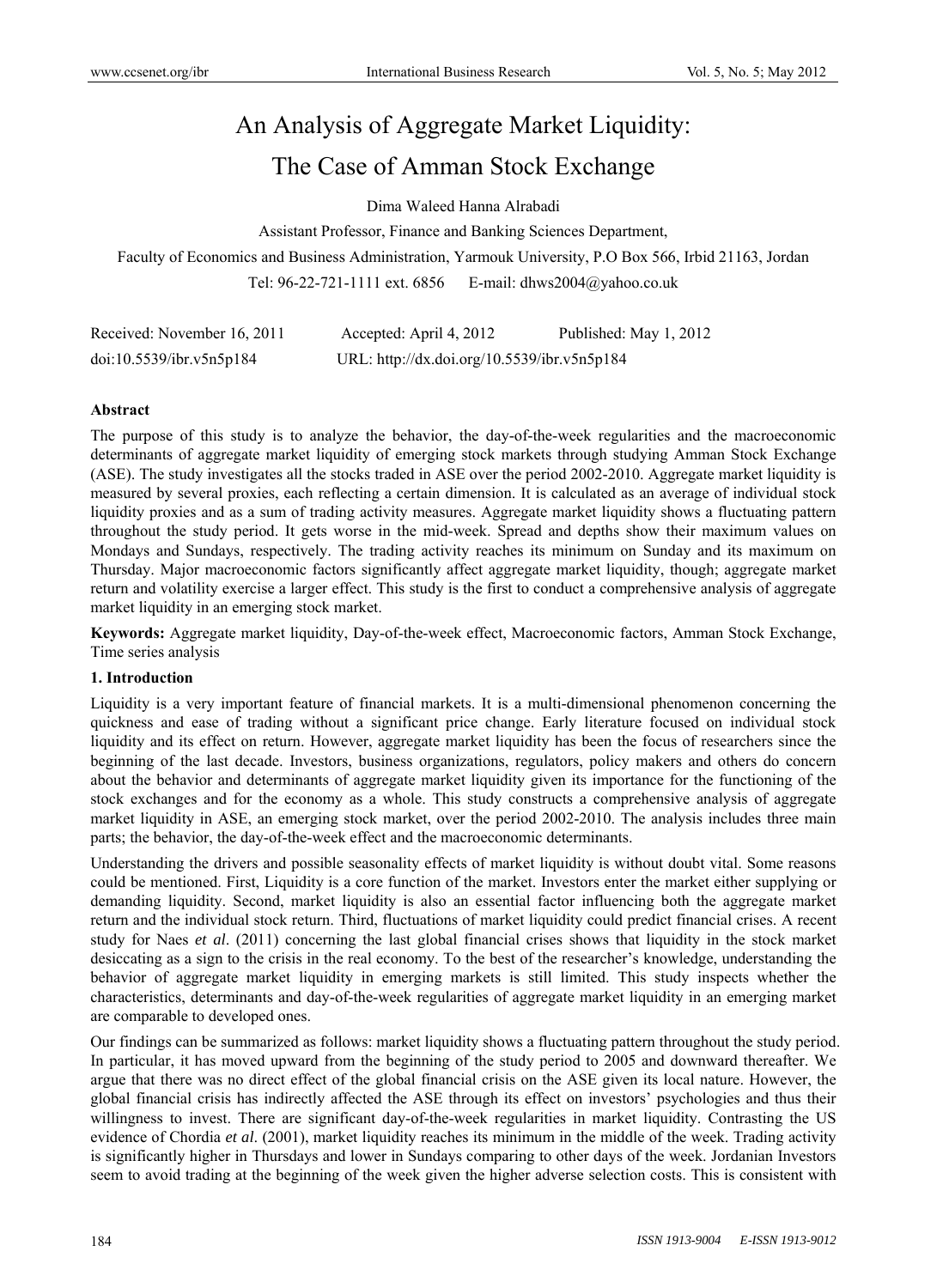Foster and Viswanathan (1993) who found analogous results of the trading volume for NYSE. Spreads show their maximum values on Mondays while depths do so on Sundays. Gross Domestic Product (GDP), Money Supply (M2) , Industrial Production (IP), Consumer Price Index (CPI), Unemployment rate (UNEMP), term spread (TERM) and quality spread (CREDIT) do significantly affect different proxies of liquidity. Nevertheless, aggregate market return and volatility appear to have the largest and most significant effects on aggregate market liquidity.

The remainder of the study is organized as follows. Section 2 reviews the related literature. Section 3 briefly introduces ASE. Section 4 describes our data. Section 5 presents the research methodology. Section 6 reports the empirical results and Section 7 concludes on the main findings.

# **2. Literature Review**

Chordia *et al*. (2000) have shifted the focus of liquidity research from the individual stock level to the overall market level. Indeed, the authors introduced a new phenomenon called commonality in liquidity and defined it as the co movement between individual stock liquidity and market liquidity. The commonality is found to exist in developed markets (Huberman & Halka, 2001; Hasbrouck & Seppi, 2001; Giouvris, 2003) as well as in emerging markets (Brockman & Chung, 2002; Sujoto *et al*., 2005; Qin, 2007). Launching this area of research, authors have moved toward analyzing aggregate market liquidity, (Chordia *et al*., 2001; Fujimoto, 2003) and investigating whether its variations affect stock returns (Jones, 2002; Amihud, 2002; Bekaert *et al*., 2003; Pastor and Stambaugh, 2003; Gibson & Mougeot, 2004; Acharya & Pedersen, 2005; Liu, 2006).

Our work is related to several parts of the finance literature. One important part is the regularities in stock market. Voluminous literature has document a day-of-the-week effect in stock returns. The effect typically happens when stock returns are negative on Monday or lower than the returns of the other days. On the other hand, Friday returns are highest among all other days. Cross (1973), French (1980), Gibbons and Hess (1981), Lakonishok and Levi (1982), Keim and Stambaugh (1984), Rogalski (1984), Harris (1986), Smirlock and Starks (1986), Lakonishok and Smidt (1988) and Mehdian and Perry (2001) are among others who find a day-of-the-week effect in the US stock market. The anomaly is found to exist in most developed and emerging stock markets all over the globe (Lyroudi *et al*., 2002; Paudyal & Draper, 2002; Patev *et al*., 2004; Kenourgios & Samitas, 2005; Dicle & Hassan, 2007; Choudhary & Choudhary, 2008; Dicle & Levendis, 2010; Huang *et al*., 2010). Comparing with this huge research on the daily regularities of stock returns, very little is known about regularities in aggregate stock market liquidity.

Other related literature to this study is about the macroeconomic effects on stock market. Earlier research has focused on the effect of macroeconomic factors on stock returns. Chen *et al*. (1986) have started this line of research. They find that term structure, industrial production, risk premium, inflation, market return, consumption and oil prices significantly explain the returns in the US stock market. Following studies confirm the explanatory power of macroeconomic variables on stock returns, (Chen, 1991; Patelis, 1997; Thorbecke, 1997; Ferson & Harvey, 1999; Mayasami & Koh, 2000; Gan *et al*., 2006; Alzubi & salameh, 2007; Cunsel & Cukur, 2007; Gay, 2008; Tursoy *et al*., 2008; Mohammad *et al*., 2009; Pal & Mittal, 2011). Parallel to these studies, some authors document a significant relationship between macroeconomic variables and stock market liquidity. Sen and Ghosh (2008) find that Index of Industrial Production, Consumer Price Index, Exchange Rate, Gold price and Money Supply have significant positive effects on the Indian Stock Market liquidity. Liquidity is measured by turnover rate and Amivest ratio. Lu and Glascock (2010) find that the pricing of liquidity can be partially explained by business cycles and the rate of growth in industrial production in the US stock markets. Naes *et al*. (2011) uncover a strong relation between stock market liquidity and the business cycle. Choi and cook (2005) report that liquidity shocks in the Japanese Stock Market are associated with some macroeconomic events. Soderberg (2008) investigates the macroeconomic variables' ability to forecast changes in monthly liquidity on the Scandinavian order-driven stock exchanges and reports weak evidence.

There is a direct link between our study and those of Chordia *et al*. (2001) and Fujomoto (2003). Chordia *et al*. (2001) examine the time varying characteristics and the determinants of aggregate market liquidity of NYSE over the period 1988-1998. They find that aggregate market spreads, depths and volume are highly volatile and their daily changes are serially correlated. Market return, market volatility, short term interest rate and term spread are significant explanatory variables for market liquidity. Moreover, a day-of-the-week effect is apparent. Fridays encompass lowest liquidity while Tuesdays are most liquid. Over the last four decades, Fujimoto (2003) investigates the macroeconomic sources of aggregate market liquidity in US markets as well. Their results can be summarized as follows. The supply-side inflation and monetary policy shocks are the main macroeconomic factors that explain the time varying behavior of aggregate market liquidity. Market liquidity increases significantly in return to negative inflation shocks and expansionary monetary policy shocks. In addition to the direct effect, the two macroeconomic factors indirectly affect market liquidity through their effect on market variables as return, volatility and turnover.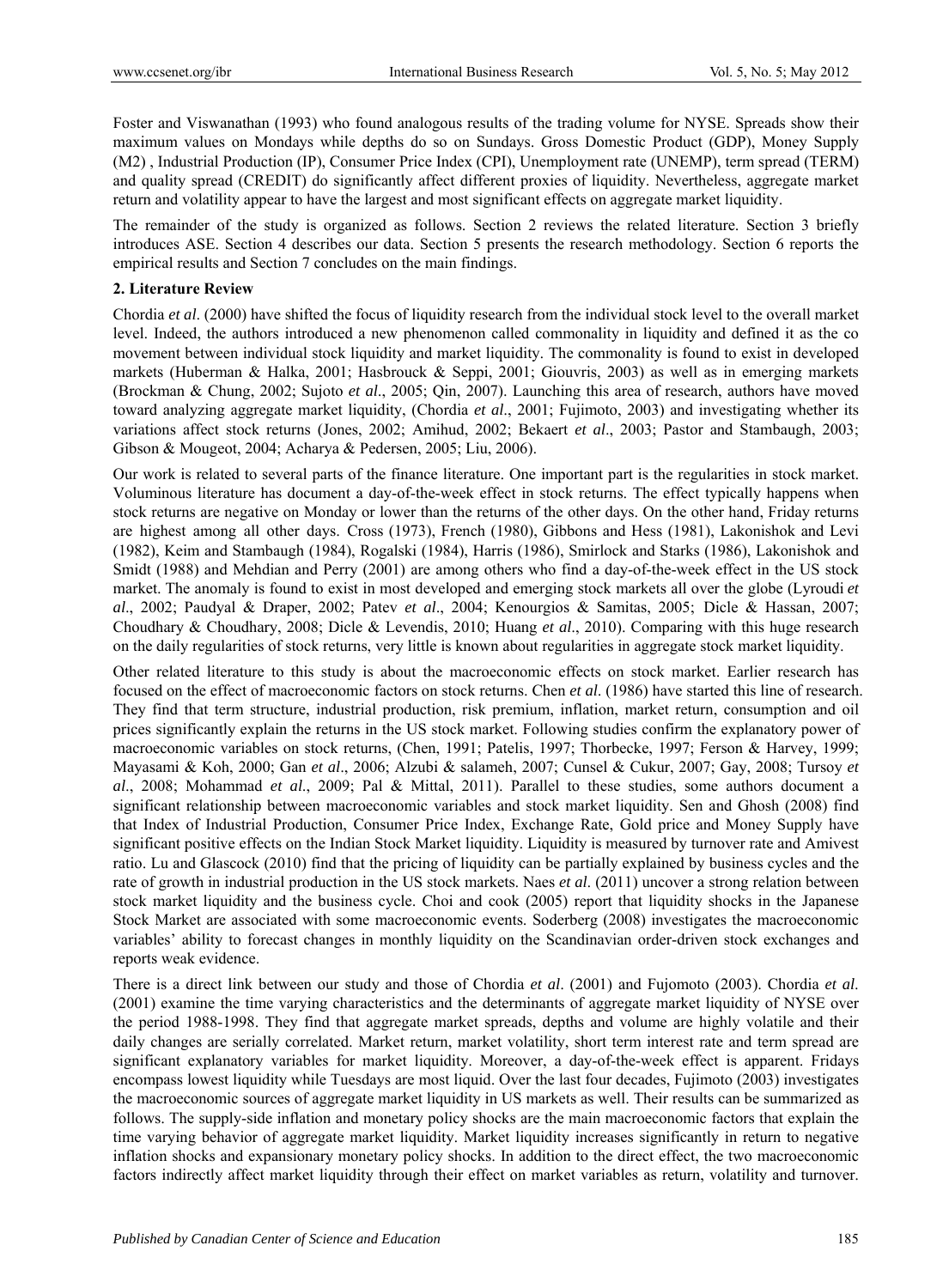However, the effect is time varying. Thus, it has lessened over the last two decades given that the economy has developed into more steadiness.

## **3. Amman Stock Exchange**

ASE is an emerging stock market that has been established in 1976. It applies an automated order driven system. Investors cannot trade unless through brokers. The brokers trade on the system remotely (from their offices) or use trading screens located in the ASE head quarters. They trade on behalf of their customers and for their own inventory. Trading takes place in a continuous basis. Specifically, the brokers enter buy and sell orders into the trading system.

The system arranges orders according to price/time priority. In particular, bid prices are ordered in priority from highest to lowest, while ask prices are arranged from lowest to highest. Bid-ask spread is defined as the difference between the lowest ask price and the highest bid price. Depth is a function of the average number of shares available at the lowest ask and highest bid prices. Again, the system matches orders and executes them according the price/time priority. Trade size is not a priority in execution. The system keeps the traders anonymous until the order is executed. This order driven trading system has different provisions of liquidity providing from the dealership markets. Investors rather than dealers are the liquidity providers. There is no obligation for the investor to provide liquidity and thus no inventory risk exists. The investors face only information asymmetry risk. The market is free to enter or exit.

In addition to the trading system, one more issue is worthy to mention about the ASE, its key statistics. According to the statistics of 2010, ASE consists of 277 companies with a market capitalization of JD 21,858.2 millions. The market capitalization represents 122.7% of the GDP. The daily trading volume averages approximately JD 26.75 millions. The number of traded shares and the number of transactions per year are 6988.8 million and 1880.2 thousand, respectively. Finally, the number of trading days is 250.

### **4. Data**

The data set consists of daily closing trading data for all the stocks that are traded in ASE throughout the period 2002-2010, inclusive. For each stock, it includes the daily quantity and dinar trading volume, the opening and closing prices for the day, the highest and lowest prices during the day, the daily number of trades and the best quoted bid and ask prices and their corresponding quoted quantities. All the companies that are traded in any day are included with no any exception. This may enrich the analysis of aggregate market liquidity. Moreover, quarterly data of macroeconomic variables are obtained from the Central Bank of Jordan (CBJ). These variables are: GDP, M(2), IP, CPI, UNEMP, and the interest rate on Treasury bills, Treasury bond, and loans. Eight liquidity measures are employed, the absolute quoted bid-ask spread (SPR), the proportional quoted bid-ask spread (PSPR), the quoted quantity depth (DEP), the quoted dinar depth (DDEP), the Amihud's (2002) illiquidity ratio (AM), the number of trades (NO), the quantity trading volume (QTY) and the dinar trading volume (VOL). Obviously, the study uses a number of different measures in order to reflect the different dimensions of liquidity. SPR and PSPR reflect the cost dimension, DEP and DDEP indicate by definition the quantity dimension, QTY, VOL and NO are related to the trading activity aspect of liquidity and AM is a proxy for price impact. The calculations of these measures are shown in Table 1. Aggregate market values of SPR, PSPR, DEP, DDEP and AM in a certain day are calculated by averaging their values for all the stocks that are traded on that day. However, aggregate market values of QTY, VOL and NO are calculated by summing their values for all the stocks that are traded on a certain day.

# **5. Methodology**

Three different methods are used in this study. Descriptive statistics and charts are used to describe the behavior of aggregate market liquidity throughout the study period. The day-of-the-week effect is investigated through estimating the following time series regression model which includes five dummy variables, one for each day of the week:

$$
L_{t} = B_{1}D_{1t} + B_{2}D_{2t} + B_{3}D_{3t} + B_{4}D_{4t} + B_{5}D_{5t} + \sum_{j=1}^{10} B_{j+5} \times L_{t-j} + e_{t}
$$
\n(1)

 $L_t$ : is the aggregate market liquidity on day  $t$ .

 $D_{\mu}$ : are dummy variables which take on the value 1 if the corresponding liquidity for day *t* is a Sunday, Monday, Tuesday, Wednesday or Thursday, respectively and 0 otherwise.

The model is estimated without an intercept in order to avoid the dummy variable trap (for more information, see Gujarati, 2004). The OLS estimation of this model show significant ARCH effects. In other words, the variance of the residuals obtained from the estimation of the model is time-dependent. Consequently, GARCH (1,1) model of Bollerslev (1986) is used in order to solve this problem. Moreover, ten days lags of the dependent variable are added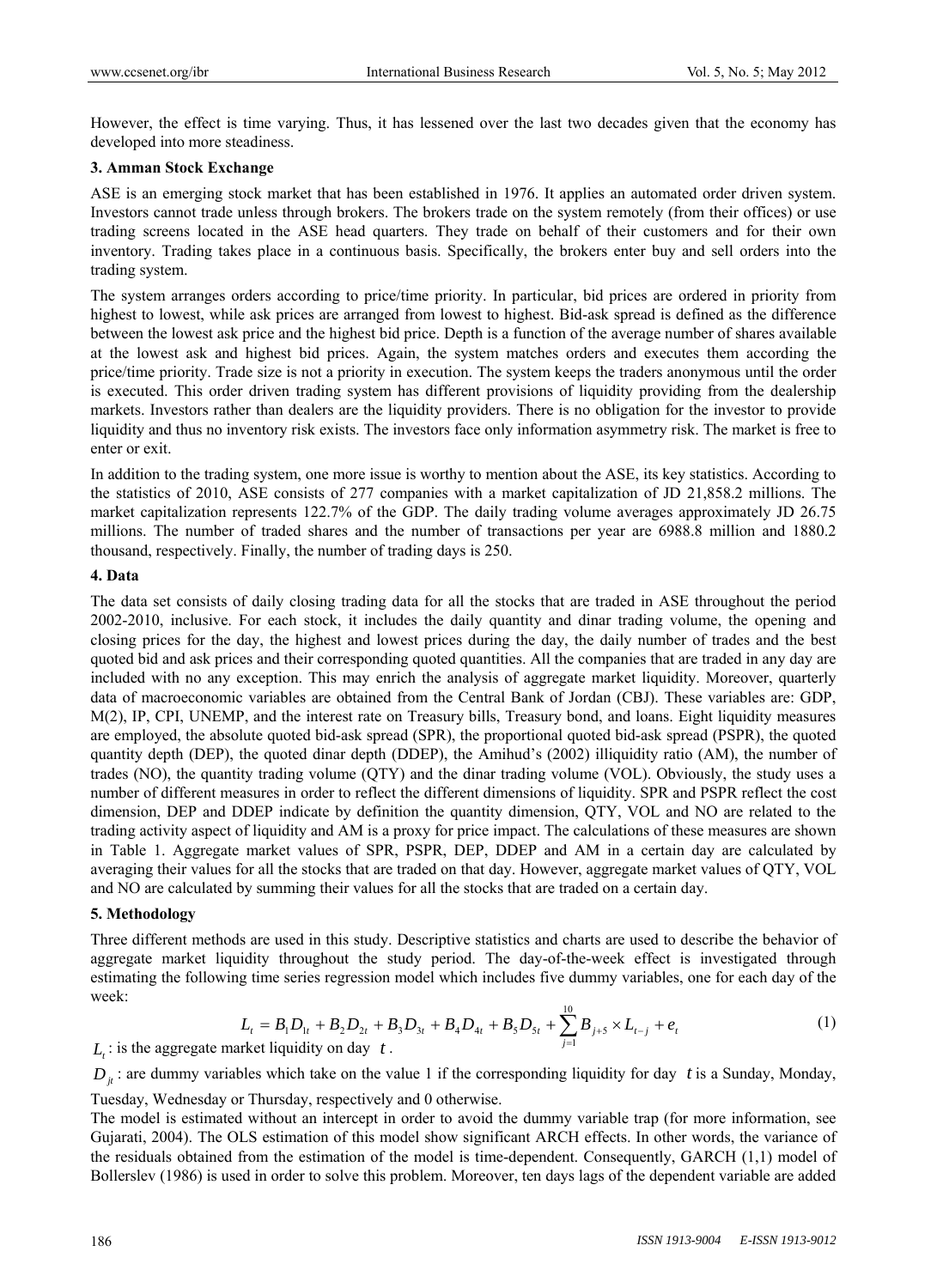as supplementary regressors so as to correct for the autocorrelation between residuals. A different liquidity proxy is used each time the model is estimated with the purpose of investigating the day-of-the-week regularities in the different dimensions of aggregate market liquidity.

The last part of the study examines the effect of macroeconomic variables on aggregate market liquidity through the OLS estimation of the following time series regression model:

$$
CLt = B0 + B1CGDPt + B2CM2t + B3CCPIt + B4CIPt + B5CTERMt
$$
  
+ B<sub>6</sub>CREDIT<sub>t</sub> + B<sub>7</sub>CUNEMP<sub>t</sub> + B<sub>8</sub>MKT<sub>t</sub> + B<sub>9</sub>VOT<sub>t</sub> + e<sub>t</sub> (2)

Where

 $CL<sub>t</sub>$  : is the percentage change in aggregate market liquidity in quarter *t* 

*CGDP*<sub>:</sub>: is the percentage change in Gross Domestic Product in quarter *t* 

*CM*  $2$ , : is the percentage change in Money Supply (2) in quarter *t* 

 $CCPI$ : is the percentage change in Consumer Price Index in quarter *t* 

 $CIP$ : is the percentage change in Industrial Production Index in quarter *t* 

*CTERM*, : is the percentage change in Term Spread in quarter  $t$ 

 $CCREDIT$ : is the percentage change in Credit Spread in quarter *t* 

*CUNEMP*<sub> $i$ </sub> : is the percentage change in Unemployment Rate in quarter *t* 

 $MKT$ , : is the rate of return on stock market index

*VOT*: is the aggregate market volatility measured by averaging the individual stocks' squared returns.

Literature suggests a long list of different variables in order to represent the economic conditions. This study uses the macroeconomic variables that have sufficient data available from the CBJ. Augmented Dickey-Fuller and Phillips-Perron unit root tests show a nonstationarity problem in the time series. Daily percentage changes rather than levels are used for the dependent and independent variables in order to avoid it. Market return and volatility are added as control variables in order to isolate their possible effects on aggregate market liquidity. Newey-West HAC Standard Errors and Covariance is used to account for heteroskedasticity and serial correlation in the obtained residuals. Regression is estimated on a quarterly basis because some macroeconomic variables such as credit term are only available on that basis. Other studies use longer periods of time to examine this issue, however, the unavailability of data has limited this study to a 9-year period. Yet, this does not affect the reliability of the regression results. According to the central limit theorem, 30 observations are enough to run an OLS regression. In our case, 36 observations are employed. Chow Break Point test is used to check for any structural changes in data.

A Vector Autoregression (VAR) is also estimated for equation (2) in order to explore any dynamics in the relationships. A lag length of 2 is employed and selected according to Akaike Information Criterion (AIC).

## **6. Empirical Results**

#### *6.1 Descriptive Statistics*

Descriptive statistics of liquidity variables are reported in Table 2. All liquidity variables are highly volatile indicated by the high values of coefficient of variation. As an emerging market, these values are even higher than their comparable ones of NYSE documented by Chordia *et al*. (2001). Means and medians differ significantly demonstrating that none of these liquidity variables is normally distributed.

Figure 1 plots the AM; it has declined through 2002-2003, stabilized through 2004-2005, and showed an increase through 2006-2007. Over the first half of 2008, the AM has decreased. However, it has increased rapidly starting from the mid of 2008 to the end of 2010. Spread measures in Figure 2 show a similar trend to the AM. Figure 3 shows the depth measures, they display two main increases in 2005 and 2008. Trading volume measures in Figures 4 and 5 exhibit an opposite behavior to the AM. They have increased through 2002-2005, declined through 2006-2007. However, they reached their maximum in mid 2008 and then have declined thereafter to the end of the sample period. Overall, aggregate market liquidity has improved through 2002-2005 because of the technical and the legal developments of ASE. In 2006 and 2007 the trading volume decreased and the economy slow downed although of the establishment of a number of companies. Most exchanges in the world witnessed a hold up in 2006. The situation has improved in the first half of 2008. However, a significant brake happened in the mid of 2008. Liquidity has dried up swiftly through 2009-2010. The direct reason could be initiating an investment substitute. A large number of companies that trade in the global equity markets and FOREX were established. Most Jordanian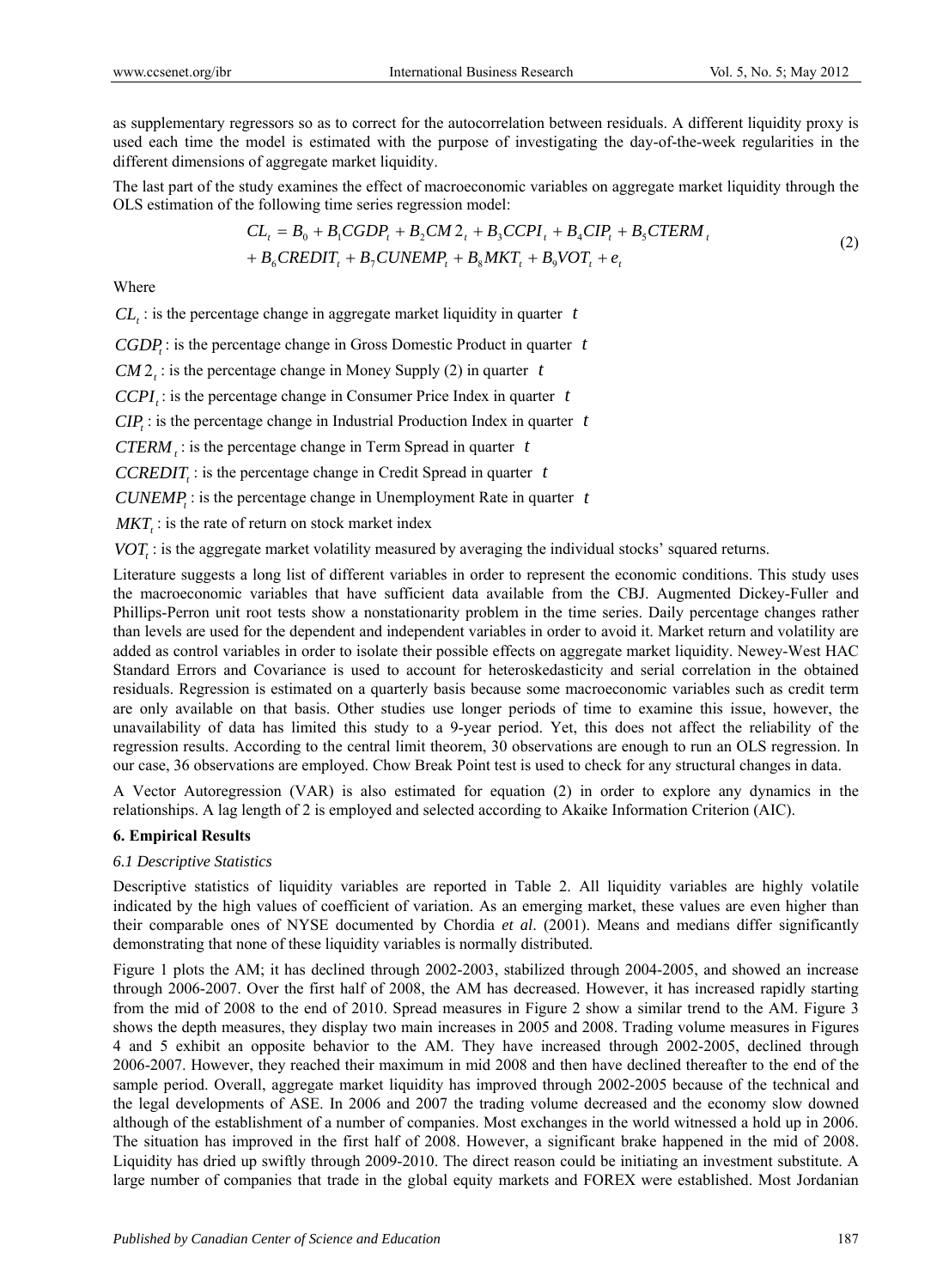investors direct their investments toward these companies. This, in turn, has pulled liquidity from the ASE. The global financial crises can be an indirect reason through its effect on the Jordanian investors' psychologies. Fears from the possible effects of the global financial crises on the Jordanian economy have limited their investments in ASE.

## *6.2 Regularities of Liquidity*

Table 3 presents the regression results for the day-of-the-week regularities of aggregate market liquidity. AM shows significant coefficient on Wednesday. Thus, liquidity seems to be poorer in the middle of the week. Spread measures reach their maximum on Mondays. On the other hand, depth measures are highest on Sundays. Both coefficients are statistically significant. Trading activity measures show some how different results. QTY and VOL exhibit their greatest values on Thursday. They show negative coefficients on Sunday. NO has also a negative coefficient on Sunday. Different liquidity measures show different results. This may be due to the fact that each liquidity proxy reflects a specific aspect of liquidity.

Our results are dissimilar to those reported by Chordia *et al*. (2001) for NYSE. In particular, Chordia *et al*. (2001) document that aggregate market liquidity and trading activity are highest in mid-week, lowest on Fridays. The contradictory results may arise from the nature of ASE. As an emerging market, investors' psychologies do have a large effect on their trading behavior. They seem to be conservative to trade at the beginning of the week given the ambiguity surrounding stock prices. This is consistent with the information asymmetry paradigm (Bagehot, 1970; Copeland & Galai, 1983; Glosten & Milgrom, 1985) under which investors avoid trading when the adverse selection cost is high. The opposite happens on the last day of the week where all information is already revealed. Foster and Viswanathan (1993) found similar results with respect to trading volume in NYSE.

## *6.3 Macroeconomic Sources of Aggregate Market Liquidity*

Table 4 displays the OLS regression results of the macroeconomic sources of aggregate market liquidity. The regression is estimated on quarterly basis (Daily percentage changes in aggregate market liquidity are transformed into quarterly basis). Percentage changes in IP, M2 and UNEMP significantly affect the percentage change in the aggregate market AM. The IP has a negative effect while the other two variables have positive effects. There is no statistically significant effect of macroeconomic variables on spread and depth measures. This is in some way consistent with Chordia's *et al*. (2001) results who find no significant effect of GDP and unemployment announcements on bid-ask spreads. One could explain that investors do not directly consider the macroeconomic conditions when they quote their bid-ask quantities and prices. Trading activity measures, on the other hand, are highly affected by macroeconomic variables. Most coefficients are statistically significant. The coefficients of percentage changes in GDP, UNEMP and CREDIT are negative. The adjusted R squared of the estimated regressions ranges from 26% when DEP proxies for liquidity to 78% when liquidity is measured by VOL. The analysis reveals one important outcome; that is, in all regressions the coefficients of aggregate MKT and VOT are the largest and the most significant among others. This exerts their vital explanatory power of aggregate market liquidity. Indeed, these market variables are more essential in explaining the aggregate market liquidity than the macroeconomic variables.

Table 5 reports the results of the Chow test based on 2006 as a break point. The test shows no significant structural changes in the relationship between macroeconomic indicators and most of liquidity and trading activity measures. Finally, Table 6 reveals some lagged effects of the variables examined on aggregate market liquidity indicating some temporal associations explored by the VAR.

## **7. Conclusion**

This study analyses the behavior, regularities and macroeconomic determinants of aggregate market liquidity in ASE through the period 2002-2010. The Aggregate market liquidity showed an upward trend throughout 2002-2005. The main reason is what the market has witnessed of improvement on the technological and the legal levels. In 2006 and 2007 it has slowed down given the sluggish economy not only in Jordan but all over the world. The situation showed an improvement at the beginning of 2008 however a down trend has started from the mid of 2008 to the end of the sample period. The latter trend according to the author argument could be as a result of establishing companies that trade in the global equity markets and FOREX. Investing in such companies was a substitute to the investment in ASE for the Jordanian investor. One other explanation is the global financial crises which affect our investors' willingness to invest. Thus, it has directed the investor toward saving rather than taking the risk of investment, especially in financial assets.

Day-of-the-week effect is not only limited to the stock market return. It also characterizes its aggregate market liquidity. Liquidity worsens in the mid-week. Spread and depths show their maximum values on Mondays and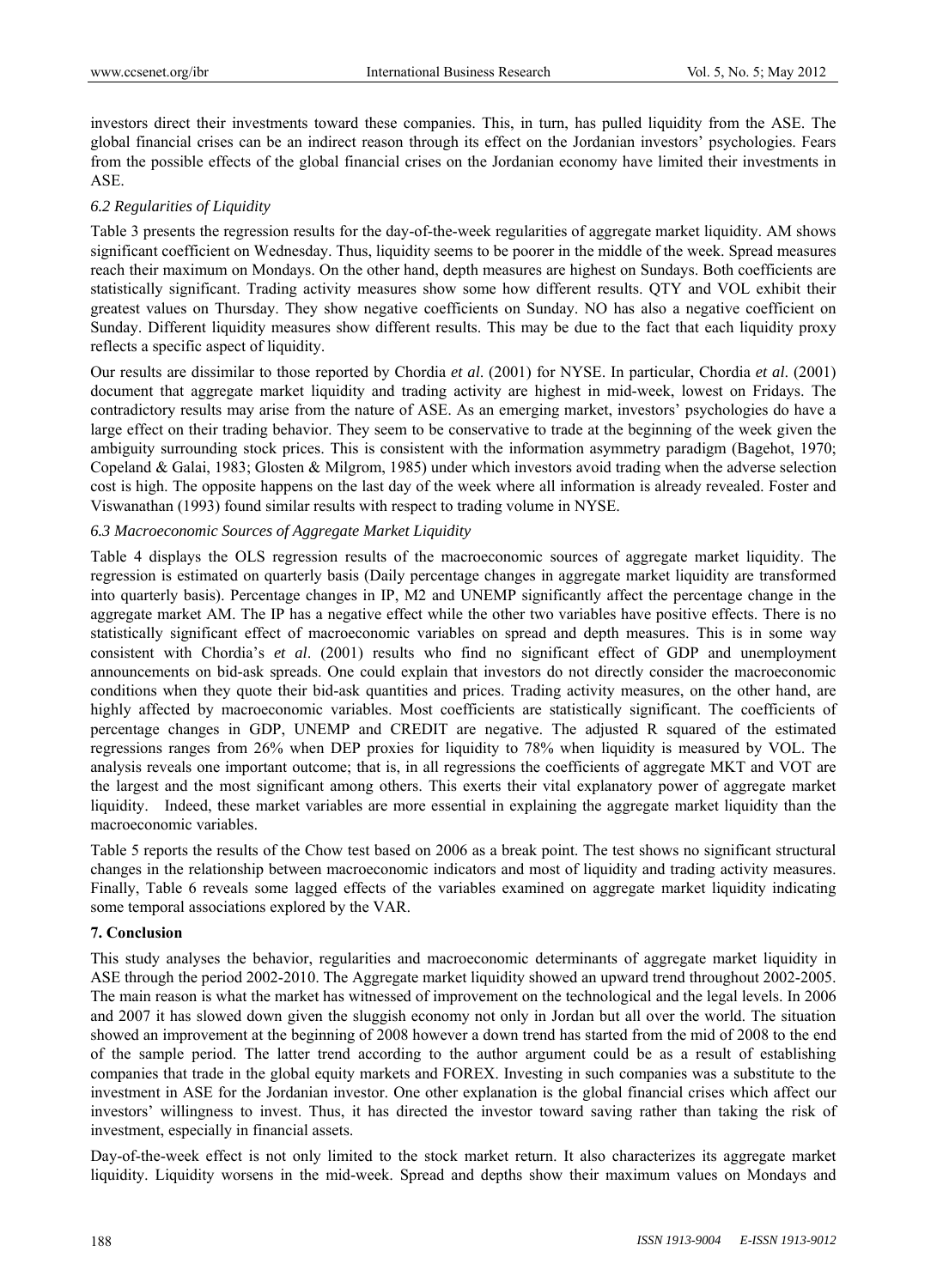Sundays, respectively. The trading activity illustrates its minimum on Sunday and reaches its maximum on Thursday.

Macroeconomic factors exert significant effects on aggregate market illiquidity ratio and trading activity measures, however, their effect is small if compared with the aggregate market return and volatility.

Our findings are important to market practitioners in ASE. Investors who enter the market to buy or sell will be concerned about when it is liquid. Regulators and policy makers will also be interested to know what determines the aggregate market liquidity. Finally, business organizations will choose their financing sources according to the required rates of return on their stocks which in a manner depends in a large extent on market liquidity.

# **References**

Acharya, V., & Pedersen, L. (2005). Asset pricing with liquidity risk. *Journal of Financial Economics*, *77*(2), 375-410. http://dx.doi.org/10.1016/j.jfineco.2004.06.007

Alzubi, K., & Salameh, H. (2007). Explaining the stock return via a macroeconomic multifactor model. *Jordan Journal of Business Administration*, *3*(1), 106-120.

Amihud, Y. (2002). Illiquidity and stock returns: cross-section and time series effects. *Journal of Financial Markets, 5*(1), 31- 56. http://dx.doi.org/10.1016/S1386-4181(01)00024-6

Bagehot, W. (1971). The only game in town. *Financial Analyst Journal*, *27*(2), 12-32. http://dx.doi.org/10.2469/faj.v27.n2.12

Bekaert, G., Harvey, C. R., & Lundblad, C. (2003). Liquidity and expected returns: lessons from emerging markets. Retrieved from: www.ssrn.com

Bollerslev, T. (1986). Generalized autoregressive conditional heteroskedasticity. *Journal of Econometrics*, *31*(3), 307-327. http://dx.doi.org/10.1016/0304-4076(86)90063-1

Brockman, P., & Chung, D. Y. (2002). Commonality in liquidity: evidence from an order driven market structure. *Journal of Financial Research*, *25*(4), 521-539. http://dx.doi.org/10.1111/1475-6803.00035

Chen, N. (1991). Financial investment opportunities and the macroeconomy. *Journal of Finance*, *46(2)*, 529-554. http://dx.doi.org/10.2307/2328835

Chen, N., Roll, R., & Ross, S. A. (1986). Economic forces and the stock market. *Journal of Business*, *59*(3), 383-403. http://dx.doi.org/10.1086/296344

Choi, W. G., & Cook, D. (2005). Stock market liquidity and the macroeconomy: evidence from Japan. *IMF Working paper*.

Chordia, T., Roll, R., & Subrahmanyam, A. (2000). Commonality in liquidity. *Journal of Financial Economics*, *56*(1), 3- 28. http://dx.doi.org/10.1016/S0304-405X(99)00057-4

Chordia, T., Roll, R., & Subrahmanyam, A. (2001). Market liquidity and trading activity. *The Journal of Finance, 56*(2), 501- 530. http://dx.doi.org/10.1111/0022-1082.00335

Choudhary, K., & Choudhary, S. (2008). Day-of-the-week effect: further empirical investigation. *Asia Pacific Business Review, 14*(3), 1-6*.*

Copeland, T., & Galai, D. (1983). Information effects and the bid-ask spread. *Journal of Finance*, *38*(5), 1457-1469. http://dx.doi.org/10.2307/2327580

Cross, F. (1973). The behavior of stock price on Fridays and Mondays. *Financial Analyst Journal*, *29*(6), 67-69. http://dx.doi.org/10.2469/faj.v29.n6.67

Cunsel, N., & Cukur, S. (2007). The effects of macroeconomic factors on the London stock returns: a sectoral approach. *International Research Journal of Finance and Economics*, *10*, 140-152.

Dicle, M. F., & Hassan, M. K. (2007). Day-of-the-week effect in Istanbul Stock Exchange. *Scientific Journal of Administrative Development*, *5*, 53-83.

Dicle, M. F., & Levendis, J. (2010). Day-of-the-week effect revisited: international evidence. Retrieved from: www.ssrn.com.

Ferson, W. E., & Harvey, C. R. (1999). Conditioning variables and the cross section of stock returns. *Journal of Finance*, *54*(4), 1325-1360. http://dx.doi.org/10.1111/0022-1082.00148

Foster, F. D., & Viswanathan, S. (1993). Variations in trading volume, return volatility, and trading costs: evidence on recent price formation models. *Journal of Finance*, *48(1)*, 187-211. http://dx.doi.org/10.2307/2328886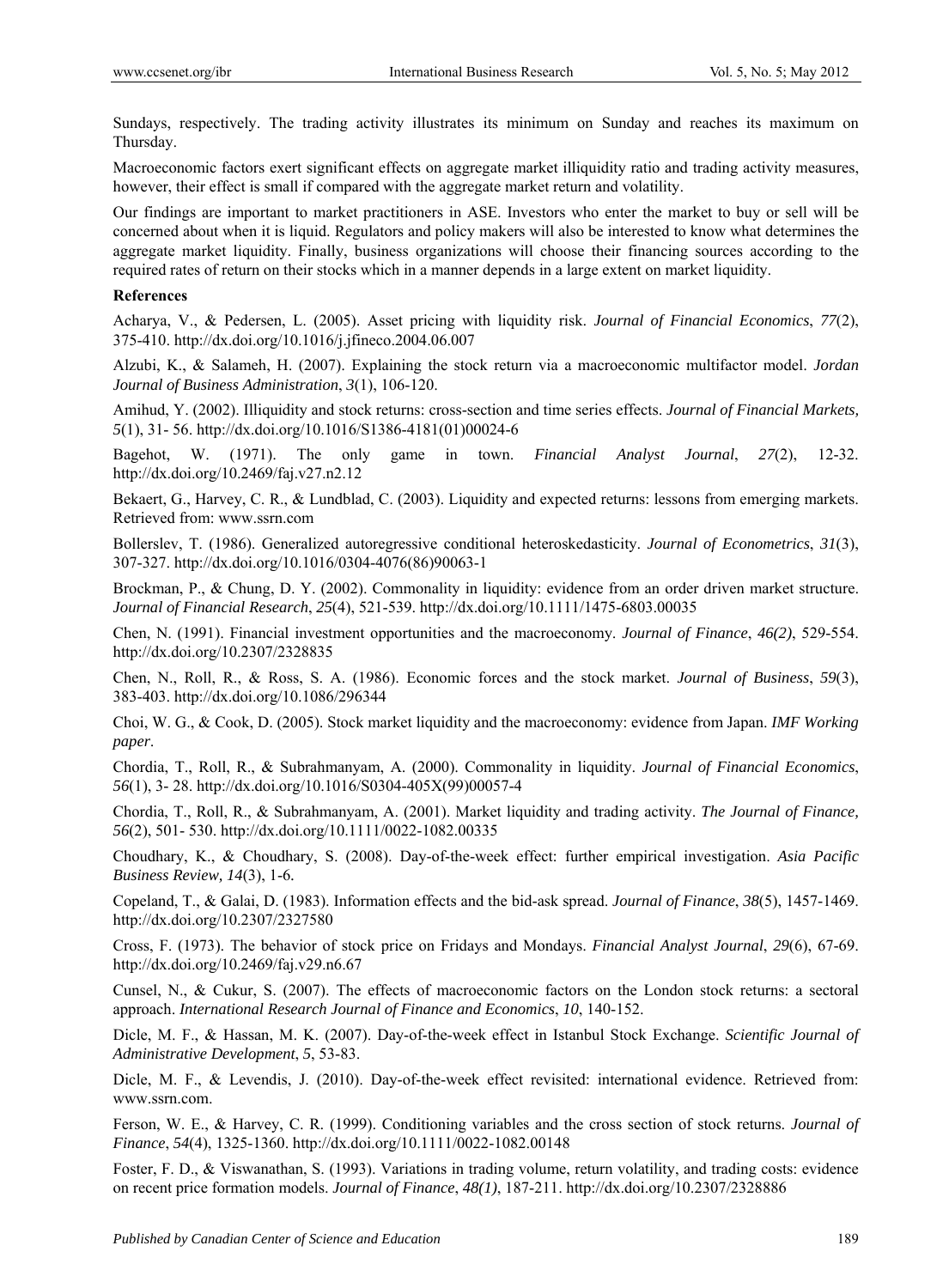French, K. (1980). Stock returns and the weekend effect. *Journal of Financial Economics*, *8*(1), 55-70. http://dx.doi.org/10.1016/0304-405X(80)90021-5

Fujimoto, A. (2003). Macroeconomic sources of systematic liquidity. *Working Paper*, Yale University.

Gan, C., Lee, M., Yong, H. H. A., & Zhang, J. (2006). Macroeconomic variables and stock market interaction: New Zealand evidence. *International Management and Financial Innovation*, *3*(4), 89-101.

Gay, R. (2008). Effect of macroeconomic variables on stock market returns for four emerging economies: Brazil, Russia, India, And China. *International Business and Economic Research Journal*, *7*(3), 1-8.

Gibbons, R. S., & Hess, P. (1981). Day-of-the-week effects and asset returns. *Journal of Business*, *54*(4), 579-96. http://dx.doi.org/10.1086/296147

Gibson, R., & Mougeot, N. (2004). The pricing of systematic liquidity risk: empirical evidence from the US Stock Market. *Journal of Banking and Finance*, *28*(1), 157-178. http://dx.doi.org/10.1016/S0378-4266(02)00402-8

Giouvris, E. (2003). Systematic liquidity and expected returns: evidence from the London Stock Exchange. *Working Paper*, University of Durham.

Glosten, L., & Milgrom, P. (1985). Bid, ask and transaction prices in a specialist market with heterogeneously informed traders. *Journal of Financial Economics*, *14*(1), 71-100. http://dx.doi.org/10.1016/0304-405X(85)90044-3

Gujarati Damodar, N. (2004). *Basic econometrics* (4th ed.). Boston, MA: McGraw-Hill.

Harris, L. (1986). A transaction data study of weekly and intradaily patterns in stock returns. *Journal of Financial Economics*, *16*(1), 99-117. http://dx.doi.org/10.1016/0304-405X(86)90044-9

Hasbrouck, J., & Seppi, D. (2001). Common factors in prices, order Flows, and liquidity. *Journal of Financial Economics, 59*(3), 383- 411. http://dx.doi.org/10.1016/S0304-405X(00)00091-X

Huang, Z., Hu, O., & Liao, B. (2010). Short sale, stock liquidity, and the day-of-the-week effect: evidence from the Taiwan Stock Market. *Review of Pacific Basin Financial Markets and Policies*, *13*(1), 71-90. http://dx.doi.org/10.1142/S0219091510001871

Huberman, G., & Halka, D. (2001). Systematic liquidity. *Journal of Financial Research, 24*(2), 161-178.

Jones, C. M. (2002). A century of market liquidity and trading costs. *Working Paper,* Columbia University.

Keim, B. D., & Stambaugh, R. F. (1984). A further investigation of the weekend effect in stock returns. *Journal of Finance*, *39*(3), 819-840. http://dx.doi.org/10.2307/2327945

Kenourgios, D., & Samitas, A. (2005). The day-of-the-week effect patterns on stock market return and volatility: evidence for the Athens Stock Exchange. Retrieved from: www.ssrn.com

Lakonishok, J., & Levi, M. (1982). Week-end effects on stock returns: a note. *Journal of Finance*, *37*(3), 883-89. http://dx.doi.org/10.2307/2327716

Lakonishok, J., & Smidt, S. (1988). Are seasonal anomalies real? A ninety-year perspective. *Review of Financial Studies*, *1*(4), 403-25. http://dx.doi.org/10.1093/rfs/1.4.403

Liu, W. (2006). A liquidity augmented capital asset pricing model. *Journal of Financial Economics*, *82*(3), 631-671. http://dx.doi.org/10.1016/j.jfineco.2005.10.001

Lu, R., & Glascock, J. (2010). Macroeconomic effects on stock liquidity. *Working Paper*, University of Cincinnati.

Lyroudi, K., Subeniotis, D., & Komisopoulos, G. (2002). Market anomalies in the A.S.E: the day-of-the-week effect. Retrieved from: www.ssrn.com.

Mayasami, R. C., & Koh, T. C. (2000). A vector error correction model of Singapore Stock Market. *International Review of Economics and Finance*, *9*(1), 79-96. http://dx.doi.org/10.1016/S1059-0560(99)00042-8

Mehdian, S., & Perry, M. (2001). The reversal of the Monday effect: new evidence from US equity markets. *Journal of Business Finance and Accounting*, *28*(7&8), 1043-1065. http://dx.doi.org/10.1111/1468-5957.00404

Mohammad, S. D., Hussain, A., & Ali, A. (2009). Impact of macroeconomics variables on stock prices: empirical evidence in case of KSE (Karachi Stock Exchange). *European Journal of Scientific Research*, *38*(1), 96-103.

Naes, R., Skjeltorp, J. A., & Odegaard, B. A. (2011). Stock market liquidity and the business cycle. *Journal of Finance, 66*(1), 139-176.

Pal, K., & Mittal, R. (2011). Impact of macroeconomic indicators on Indian capital markets. *The Journal of Risk Finance*, *12(2)*, 84-97. http://dx.doi.org/10.1108/15265941111112811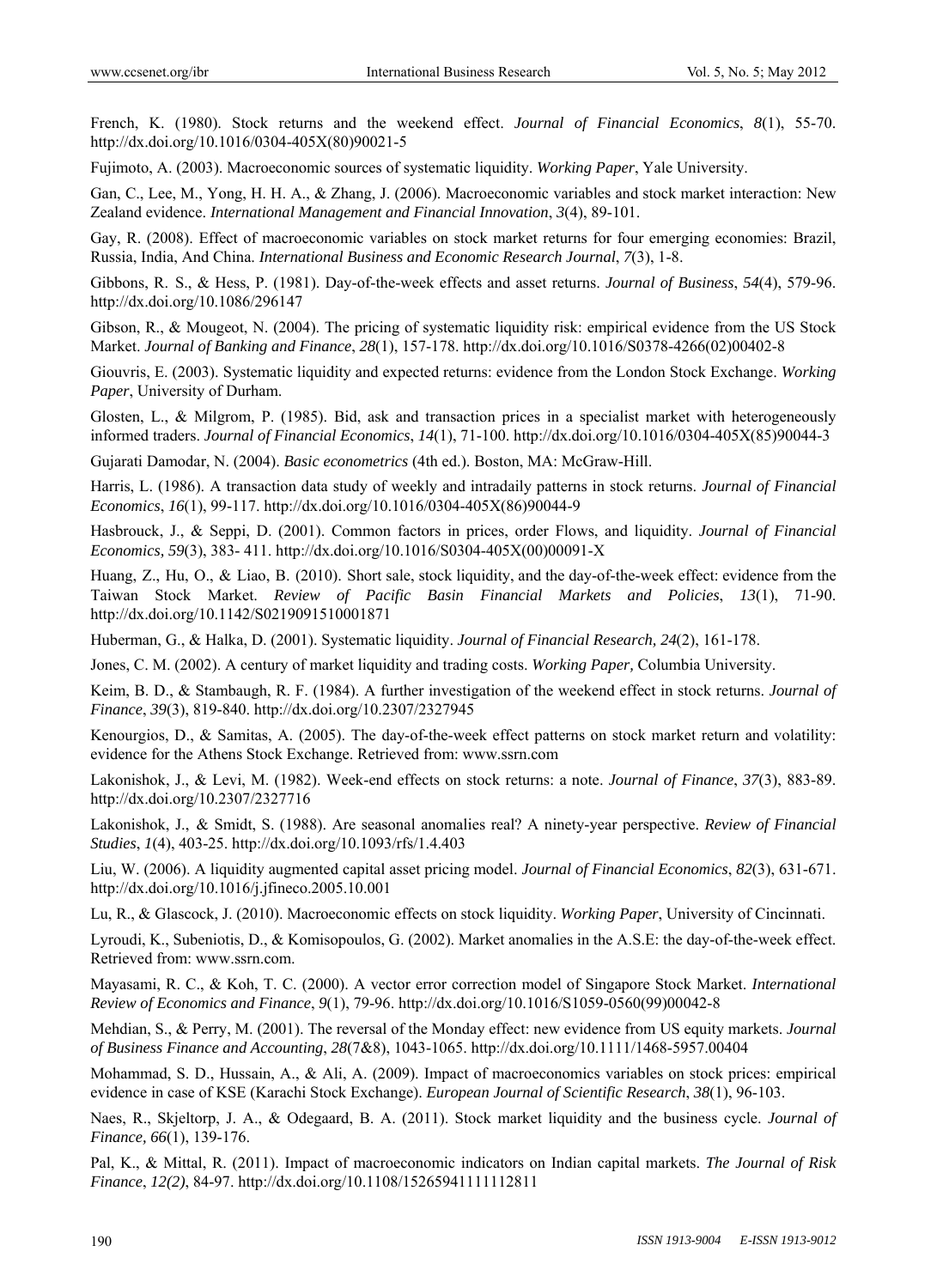Pastor, L., & Stambaugh, R. (2003). Liquidity risk and expected stock returns. *Journal of Political Economy*, *111*(3), 642-685. http://dx.doi.org/10.1086/374184

Patelis, A. D. (1997). Stock return predictability and the role of monetary policy. *Journal of Finance*, *52*(5), 1951-1972. http://dx.doi.org/10.2307/2329470

Patev, P. G., Lyoudi, K., & Kanaryan, N. K. (2004). The day-of-the-week effect in the central European transition stock markets. Retrieved from: www.ssrn.com.

Paudyal, K., & Draper, P. (2002). Explaining Monday returns. *Journal of Financial Research*, *25*(4), 507-520. http://dx.doi.org/10.1111/1475-6803.00034

Qin, Y. (2007). Liquidity and commonality in emerging markets. *Working Paper*, National University of Singapore.

Rogalski, R. (1984). New findings regarding day-of-the-week returns over trading and non-trading period. *Journal of Finance*, *39*(5), 1603-14. http://dx.doi.org/10.2307/2327747

Sen, S. S., & Ghosh, S. K. (2008). Association between stock market liquidity and some selected on Indian Stock Market macroeconomic variables: a case study. *The IUP Journal of Financial Economics*, *6*(3), 53-73.

Smirlock, M., & Starks, L. (1986). Day-of-the-week and intraday effects in stock returns. *Journal of Financial Economics*, *17*(1), 197-210. http://dx.doi.org/10.1016/0304-405X(86)90011-5

Soderberg, J. (2008). Do macroeconomic variables forecast changes in liquidity? An out-of-sample study on the order-driven stock markets in Scandinavia, Retrieved from: www.ssrn.com.

Sujoto, C., Kalev, P., & Fafft, W. (2005). An examination of commonality in liquidity: new evidence, long run effects and non-linearities. *Working Paper*, Monash University.

Thorbecke, W. (1997). On stock market returns and monetary policy. *Journal of Finance*, *52*(2), 635-654. http://dx.doi.org/10.2307/2329493

Tursoy, T., Gunsel, N., & Rjoub, H. (2008). Macroeconomic factors, the APT and the Istanbul Stock Market. *International Research Journal of Finance and Economics*, *22*, 50-57.

| Absolute Quoted Bid-Ask<br>Spread (SPR)         | $SPR_{i,t} = P_{i,t}^A - P_{i,t}^B$ where: $P_{i,t}^A$ is ask price of stock $\vec{l}$ at time $\vec{l}$ . $P_{i,t}^B$ is bid price of stock $\vec{l}$ at time $\vec{l}$                                    |
|-------------------------------------------------|-------------------------------------------------------------------------------------------------------------------------------------------------------------------------------------------------------------|
| Ouoted<br>Proportional<br>Bid-Ask Spread (PSPR) | $\frac{1}{PSPR_{i,t}} = \frac{(P_{i,t}^A - P_{i,t}^B)}{(P_{i,t}^A + P_{i,t}^B)/2}$                                                                                                                          |
| Quoted Depth (DEP)                              | $DEP_{i,t} = \frac{Q_{i,t}^A + Q_{i,t}^B}{2}$ where: $Q_{i,t}^A$ is ask quoted quantity of stock $i$ at time $t$ . $Q_{i,t}^B$ is bid quoted quantity<br>of stock $\boldsymbol{i}$ at time $\boldsymbol{t}$ |
| Depth<br>Quoted<br>Dollar<br>(DDEP)             | $\label{eq:2} DDEP_{i,t} = \frac{Q_{i,t}^{A} * P_{i,t}^{A} + Q_{i,t}^{B} * P_{i,t}^{B}}{P_{i,t}^{B}}$                                                                                                       |
| (2002)<br>Amihud's<br>Illiquidity Ratio (AM)    | $AM_{i,t} = \frac{\left R_{i,t}\right }{VOL_{i,t}}$<br>where: $VOL_{i}$ is the dollar volume of stock $\boldsymbol{i}$ at time $\boldsymbol{t}$ . $R_{i,t}$ is the return on stock $\boldsymbol{i}$ at      |
|                                                 | time $t$                                                                                                                                                                                                    |

Table 1. Liquidity measures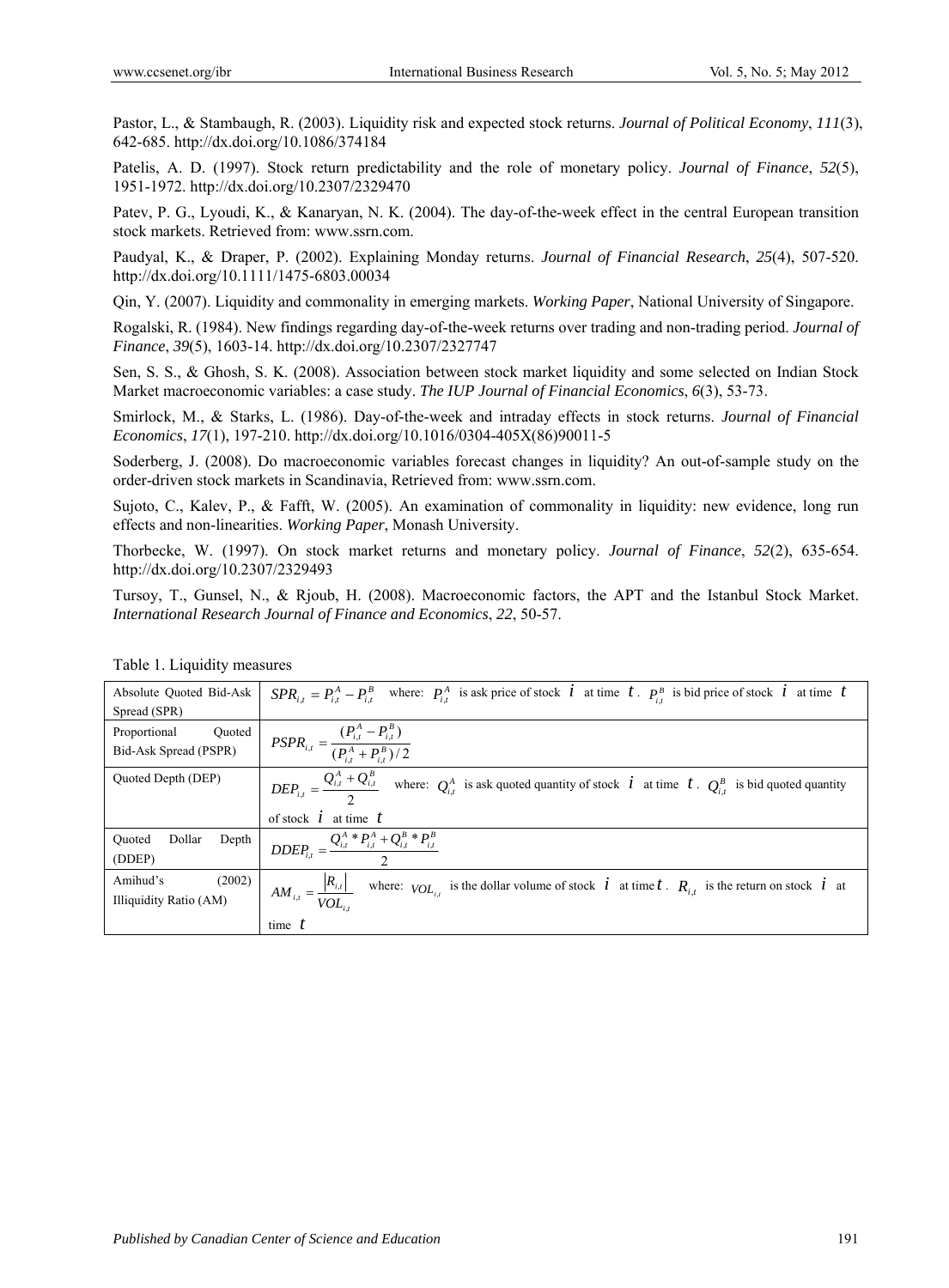## Table 2. Descriptive statistics

|                 | AM     | <b>SPR</b> | <b>PSPR</b> | <b>DEP</b> | <b>DDEP</b> | <b>QTY</b> | N <sub>O</sub> | <b>VOL</b>          |
|-----------------|--------|------------|-------------|------------|-------------|------------|----------------|---------------------|
| Mean            | 0.000  | 0.129      | 0.085       | 9051       | 16713       | 13919100   | 9175           | 36644923            |
| Median          | 0.000  | 0.108      | 0.064       | 6640       | 11058       | 12553618   | 8906           | 28903610            |
| Maximum         | 0.001  | 2.885      | 1.367       | 63427      | 269074      | 99395426   | 29883          | $447 \times 10^{6}$ |
| Minimum         | 0.000  | $-2.086$   | $-0.826$    | 1175       | 1455        | 282593     | 453            | 451315              |
| Std. Dev.       | 0.000  | 0.291      | 0.162       | 7220       | 19456       | 10901278   | 5600           | 33461187            |
| <b>Skewness</b> | 4.167  | 1.271      | 1.738       | 2.079      | 4.085       | 1.569      | 0.509          | 2.091               |
| Kurtosis        | 28.206 | 19.547     | 13.278      | 9.401      | 30.284      | 8.260      | 2.772          | 15.081              |
| CofV            | 1.601  | 2.251      | .919        | 0.798      | 1.164       | 0.783      | 0.610          | 0.913               |

*Notes:* Am is the Amihud's (2002) illiquidity ratio; SPR: is the quoted bid-ask spread; PSPR is the quoted proportional bid-ask spread; DEP: is the quoted quantity depth; DDEP: is the quoted dinar depth; QTY: is the quantity trading volume; NO: is the number of trades; VOL: is the dinar trading volume.

## Table 3. Day-of-the week-effects

| Variable      | AM           | <b>SPR</b> | <b>PSPR</b>          | <b>DEP</b>           | <b>DDEP</b>          | <b>OTY</b>            | NO       | <b>VOL</b>            |
|---------------|--------------|------------|----------------------|----------------------|----------------------|-----------------------|----------|-----------------------|
| Sunday        | 0.000        | 0.004      | $0.004*$             | 385*                 | 1809                 | $-168327$             | $-19$    | $-649918$             |
| Monday        | 0.000        | $0.010*$   | $0.005*$             | 154                  | 1107                 | 155067                | $175*$   | 1992283*              |
| Tuesday       | 0.000        | 0.002      | 0.002                | 186                  | 817                  | 72355                 | 32       | 1124700               |
| Wednesday     | $0.000*$     | 0.001      | 0.001                | 186                  | 751                  | 81940                 | $-56$    | 1431990               |
| Thursday      | 0.000        | 0.002      | $0.004*$             | 98                   | 683                  | 347814                | 47       | 2091959*              |
| $L$ (-1)      | $0.137*$     | $0.327*$   | $0.379*$             | $0.483*$             | $0.453*$             | $0.449*$              | $0.638*$ | $0.844*$              |
| L<br>$(-2)$   | $0.144*$     | 0.045      | $0.084*$             | $0.092*$             | $0.042$ <sup>*</sup> | $0.164*$              | $0.131*$ | $-0.150*$             |
| $L$ (-3)      | $0.124*$     | $0.084*$   | $0.089*$             | $0.086*$             | $0.104*$             | 0.045                 | 0.049    | $0.123*$              |
| L<br>$(-4)$   | $0.105*$     | $0.084*$   | $0.065*$             | 0.047                | $0.040*$             | $0.077$ *             | 0.048    | $0.093*$              |
| L<br>$(-5)$   | $0.110*$     | $0.068*$   | $0.068*$             | $0.071$ <sup>*</sup> | 0.015                | $0.081$ <sup>*</sup>  | 0.041    | $-0.006$              |
| L<br>$(-6)$   | $0.089*$     | 0.043      | 0.027                | 0.044                | $0.056*$             | $-0.060*$             | $-0.022$ | 0.000                 |
| L<br>$(-7)$   | $0.056*$     | $0.111*$   | $0.075*$             | 0.015                | 0.007                | $0.181*$              | 0.047    | $0.085*$              |
| L<br>$(-8)$   | 0.025        | 0.053      | $0.066*$             | 0.040                | $-0.028$             | 0.025                 | $0.058*$ | $-0.133*$             |
| L<br>$(-9)$   | $0.108*$     | $0.083*$   | 0.008                | 0.024                | $0.059*$             | $0.045$ <sup>*</sup>  | $-0.027$ | $0.087*$              |
| L<br>$(-10)$  | $0.062*$     | 0.035      | $0.061$ <sup>*</sup> | $0.068*$             | $0.139*$             | $-0.009$              | 0.028    | 0.006                 |
|               |              |            |                      |                      | Variance Equation    |                       |          |                       |
| $\mathcal{C}$ | $0.000^\ast$ | 0.000      | 0.000                | 153316*              | $1.27\times10^{8*}$  | $1.1 \times 10^{13*}$ | $715*$   | $1.3 \times 10^{13*}$ |
| $RESID(-1)^2$ | $0.238*$     | $0.164*$   | $0.146*$             | $0.350*$             | $0.994*$             | $0.518*$              | $0.029*$ | $0.769*$              |
| $GARCH(-1)$   | 0.842        | 0.872      | 0.882                | $0.745*$             | $-0.010$             | 0.079                 | $0.973*$ | $-0.061$              |
| $R^2$         | 0.297        | 0.293      | 0.384                | 0.644                | 0.467                | 0.853                 | 0.904    | 0.781                 |
| Adjusted R^2  | 0.291        | 0.288      | 0.379                | 0.641                | 0.463                | 0.852                 | 0.903    | 0.779                 |

*Notes:* Daily aggregate market liquidity is regressed using GARCH (1, 1) model on five dummy variables, one for each day of the week. The aggregate market liquidity is measured by a different proxy each time regression is run. *L* is the aggregate market liquidity. Am is the Amihud's (2002) illiquidity ratio; SPR: is the quoted bid-ask spread; PSPR is the quoted proportional bid-ask spread; DEP: is the quoted quantity depth; DDEP: is the quoted dinar depth; QTY: is the quantity trading volume; NO: is the number of trades; VOL: is the dinar trading volume. Ten days lags of the dependent variable are added as additional regressors in an attempt to correct for the autocorrelation between residuals. \* denotes statistical significance at 5% level.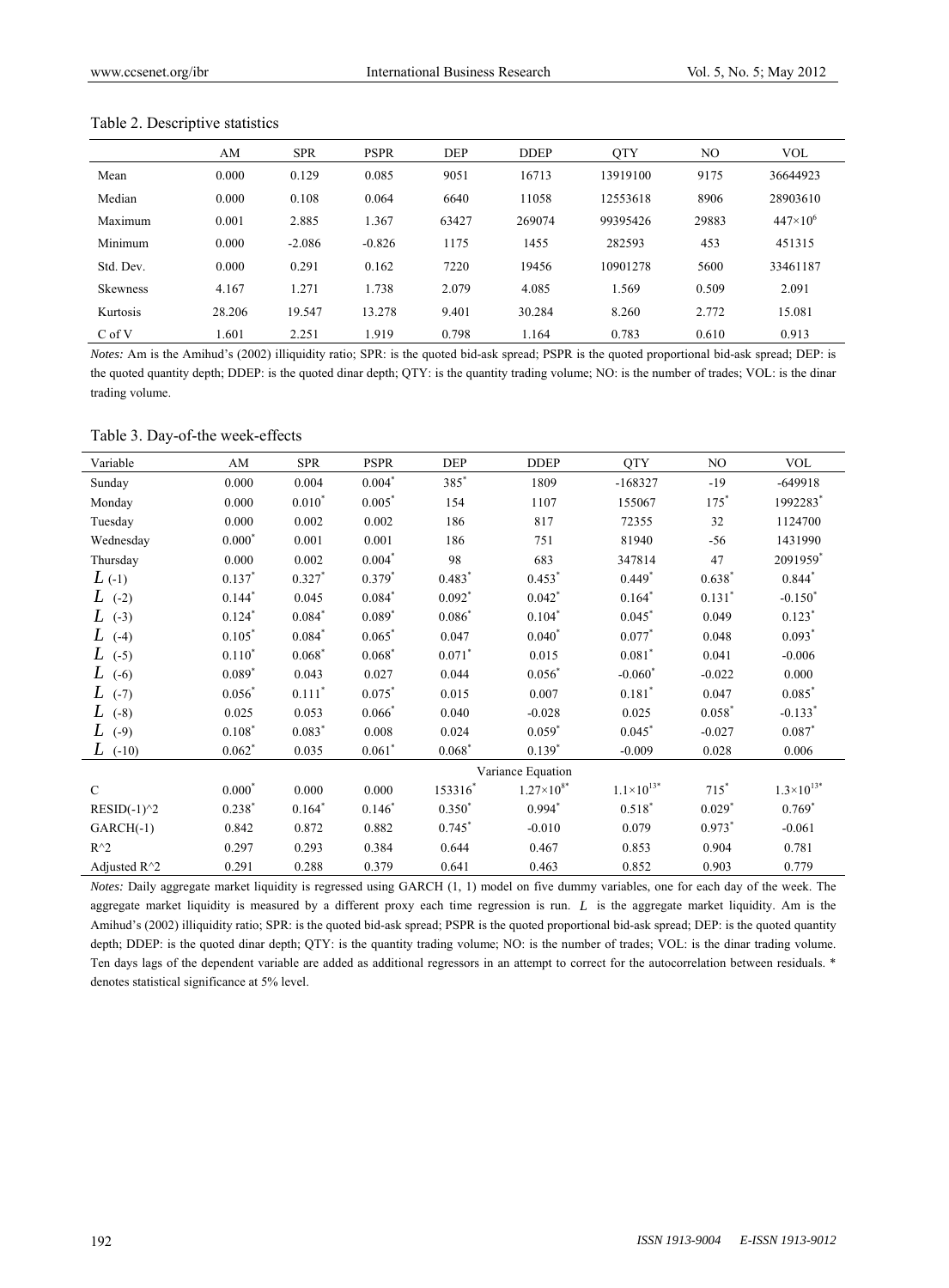| Variable       | <b>CAM</b>            | <b>CSPR</b> | <b>CPSPR</b> | <b>CDEP</b> | <b>CDDEP</b>          | <b>COTY</b>           | <b>CNO</b>            | <b>CVOL</b>           |
|----------------|-----------------------|-------------|--------------|-------------|-----------------------|-----------------------|-----------------------|-----------------------|
| C              | $-0.678$ *            | 600         | 0.974        | $-0.389$    | $-0.619$ <sup>*</sup> | $-0.424$              | $-0.349$ *            | $-0.645$              |
| <b>CGDP</b>    | 1.840                 | 296         | $-0.381$     | $-0.608$    | $-0.960$              | $-2.165$ <sup>*</sup> | $-1.429$ <sup>*</sup> | $-3.126$ <sup>*</sup> |
| CM2            | 13.234                | $-32186$    | $-80.362$    | $-1.930$    | $-1.460$              | $-2.445$              | $-1.572$              | 0.831                 |
| <b>CCPI</b>    | 2.980                 | 10756       | 31.839       | $-0.021$    | 9.538*                | $-1.909$              | 0.563                 | $4.650*$              |
| CIP            | $-4.761$ <sup>*</sup> | 2875        | 3.721        | $-0.071$    | 2.071                 | $2.433*$              | 1.973*                | $3.590*$              |
| <b>CTERM</b>   | 0.122                 | $-1088$     | $-2.970$     | $-0.066$    | 0.118                 | 0.053                 | 0.060                 | $0.298^*$             |
| <b>CCREDIT</b> | 0.196                 | $-1099$     | $-2.699$     | 0.071       | 0.229                 | $-0.173$              | $-0.064$              | $-0.022$              |
| <b>CUNEMP</b>  | $2.936*$              | 18.184      | 5.884        | 0.722       | 0.868                 | $-0.934$ <sup>*</sup> | $-0.463$              | $-0.754$ <sup>*</sup> |
| <b>MKT</b>     | $-111$ <sup>*</sup>   | $-136410$   | $-463$       | $79*$       | $77*$                 | $82^*$                | $60^*$                | $118*$                |
| <b>VOT</b>     | 286                   | 678944      | 2406         | $601*$      | $620^*$               | $739*$                | 489*                  | $735^*$               |
| $R^2$          | 0.563                 | 0.588       | 0.566        | 0.489       | 0.689                 | 0.636                 | 0.797                 | 0.847                 |
| Adjusted $R^2$ | 0.367                 | 0.403       | 0.370        | 0.259       | 0.549                 | 0.472                 | 0.706                 | 0.778                 |

Table 4. Macroeconomic sources of liquidity (OLS)

*Notes:* Percentage change in aggregate market liquidity is regressed in a quarterly basis on the percentage change in each of the following macroeconomic variables: GDP is the Gross Domestic Product; M2 is the Money Supply (2); IP is the Industrial Production, CPI is the Consumer Price Index, UNEMP is the Unemployment rate; TERM is the term spread; CREDIT is the quality spread. "C" preceding each acronym denotes the percentage change from quarter  $t - 1$  to quarter  $\hat{t}$ . Percentage changes are used to avoid nonstationarity problem. Market return (MKT) and volatility (VOT) are added as additional regressors in order to control their effect on the dependent variable. The aggregate market liquidity is measured by a different proxy each time regression is run. Am is the Amihud's (2002) illiquidity ratio; SPR is the quoted bid-ask spread; PSPR is the quoted proportional bid-ask spread; DEP is the quoted quantity depth; DDEP is the quoted dinar depth; QTY is the quantity trading volume; NO is the number of trades; VOL is the dinar trading volume. OLS is used as an estimator with Newey-West HAC Standard Errors & Covariance to account for serial correlation and heteroskedasticity.\* denotes statistical significance at 5% level.

#### Table 5. Chow Break Point Test

| Chow test   | CAM   | $^\sim$ SPR | <b>PSPR</b> | $\mathbb C\mathrm{DEP}$ | CDDEP | COTY  | CNO              | $\gamma$ vol |
|-------------|-------|-------------|-------------|-------------------------|-------|-------|------------------|--------------|
| F-statistic | .015  | 0.360       | 0.671       | 0.416                   | .364  | .210  | 3.254 $^{\circ}$ | 189          |
| Probability | 0.491 | 0.939       | 0.730       | ).909                   | 0.316 | 0.384 | 0.038            | 0.395        |

*Notes:* Chow Break Point Test assumes a null hypothesis of no structural changes in data. 2006 is selected as a break point.

| Table 6. Macroeconomic sources of liquidity (VAR) |  |  |
|---------------------------------------------------|--|--|
|                                                   |  |  |

| $\sigma$ . Macrocconomic sources or infigure $\mathbf{y}$ ( $\mathbf{y}$ and |                         |                           |              |                         |                         |                       |            |                        |  |  |
|------------------------------------------------------------------------------|-------------------------|---------------------------|--------------|-------------------------|-------------------------|-----------------------|------------|------------------------|--|--|
| Variable                                                                     | CAM                     | <b>CSPR</b>               | <b>CPSPR</b> | <b>CDEP</b>             | <b>CDDEP</b>            | <b>CQTY</b>           | <b>CNO</b> | <b>CVOL</b>            |  |  |
| $CL(-1)$                                                                     | 0.334                   | 0.620                     | 0.492        | $-1.031$ <sup>*</sup>   | $-0.713$                | 0.288                 | 1.087      | 0.452                  |  |  |
| $CL(-2)$                                                                     | $-0.163$                | $-0.806$                  | $-1.560$     | 0.236                   | 0.137                   | $-0.661$ <sup>*</sup> | $-0.364$   | $-1.076$               |  |  |
| $CGDP(-1)$                                                                   | 3.250                   | 15715.500                 | 12.792       | $-5.383*$               | $-4.381$                | $-3.161$              | $-1.341$   | $-4.784$               |  |  |
| $CGDP(-2)$                                                                   | 0.368                   | $-14207.320$              | $-65.469$    | 0.074                   | $-0.013$                | 0.645                 | 0.733      | $-1.647$               |  |  |
| $CM2(-1)$                                                                    | $-7.002$                | 34117.500                 | 203.721      | $-1.323$                | 6.418                   | $8.377*$              | 5.124      | 12.496*                |  |  |
| $CM2(-2)$                                                                    | 5.214                   | $-14724.670$              | 20.805       | $-13.759*$              | $-4.212$                | $-7.223$              | $-7.355$   | $-4.389$               |  |  |
| $CCPI(-1)$                                                                   | 4.171                   | 61347.520                 | 193.958*     | 2.971                   | 2.071                   | $-10.514$             | $-6.277$   | $-18.935$ <sup>*</sup> |  |  |
| $CCPI(-2)$                                                                   | 6.749                   | $-61068.760$ <sup>*</sup> | $-107.802$   | $-2.516$                | $-6.745$                | $-3.524$              | 0.875      | 7.785                  |  |  |
| $CIP(-1)$                                                                    | 3.832                   | $-12755.900$              | $-28.298$    | $3.378*$                | 2.485                   | 0.472                 | $-3.568$   | $-0.879$               |  |  |
| $CIP(-2)$                                                                    | $-2.475$                | $-4106.585$               | 2.226        | 4.087                   | 1.817                   | 3.183                 | 2.463      | $7.977*$               |  |  |
| $CTERM(-1)$                                                                  | $-0.363$                | 2111.983                  | 8.877        | $-0.091$                | 0.196                   | $-0.317$              | $-0.111$   | $-0.333$               |  |  |
| $CTERM(-2)$                                                                  | 0.556                   | $-1508.304$               | $-3.199$     | $-0.222$                | 0.180                   | $0.469*$              | 0.020      | $0.869*$               |  |  |
| $CCREDIT(-1)$                                                                | $-0.547$                | 2670.100                  | 0.328        | 0.133                   | $-0.156$                | $-0.103$              | $-0.035$   | $-0.372$               |  |  |
| $CCREDIT(-2)$                                                                | 0.309                   | $-2698.496$               | $-9.000$     | 0.074                   | 0.096                   | $-0.003$              | 0.175      | $0.468*$               |  |  |
| $MKT(-1)$                                                                    | $-68.313$               | $-525548.200$             | $-2236.831$  | 49.596                  | 78.575                  | 14.772                | $-32.713$  | 74.358                 |  |  |
| $MKT(-2)$                                                                    | $-152.114$ <sup>*</sup> | 13329.950                 | $-1086.149$  | 14.533                  | 60.745                  | 96.381                | 98.418     | 202.095                |  |  |
| $VOT(-1)$                                                                    | $-697.400$              | $-464121.500$             | 4947.244     | 952.872*                | 1026.255*               | 578.270               | 257.958    | 1156.690               |  |  |
| $VOT$ (-2)                                                                   | 732.408                 | 3145549.000               | 10788.700*   | $-948.236$ <sup>*</sup> | $-933.445$ <sup>*</sup> | $-185.264$            | $-419.980$ | $-494.819$             |  |  |
| $CUNEMP(-1)$                                                                 | $-4.506*$               | $-8513.323$               | $-22.984$    | $-1.109$                | $-0.920$                | 0.080                 | 1.787      | 1.990                  |  |  |
| $CUNEMP(-2)$                                                                 | $-0.326$                | $-3750.816$               | 1.972        | $-3.244$ <sup>*</sup>   | $-2.504^*$              | $-3.040^*$            | $-0.207$   | $-2.511$               |  |  |
| $\mathcal{C}$                                                                | $-0.270$                | $-3359.140$               | $-20.253$    | $0.889^{*}$             | 0.183                   | 0.072                 | 0.369      | $-0.346$               |  |  |
| R-squared                                                                    | 0.913                   | 0.782                     | 0.841        | 0.946                   | 0.907                   | 0.944                 | 0.856      | 0.924                  |  |  |
| Adi. R-squared                                                               | 0.563                   | $-0.092$                  | 0.206        | 0.732                   | 0.534                   | 0.719                 | 0.281      | 0.620                  |  |  |

*Notes:* VAR is estimated for the same variables in Table 4. All variables are set as endogenous except the intercept. A lag structure of 2 is selected according to AIC.